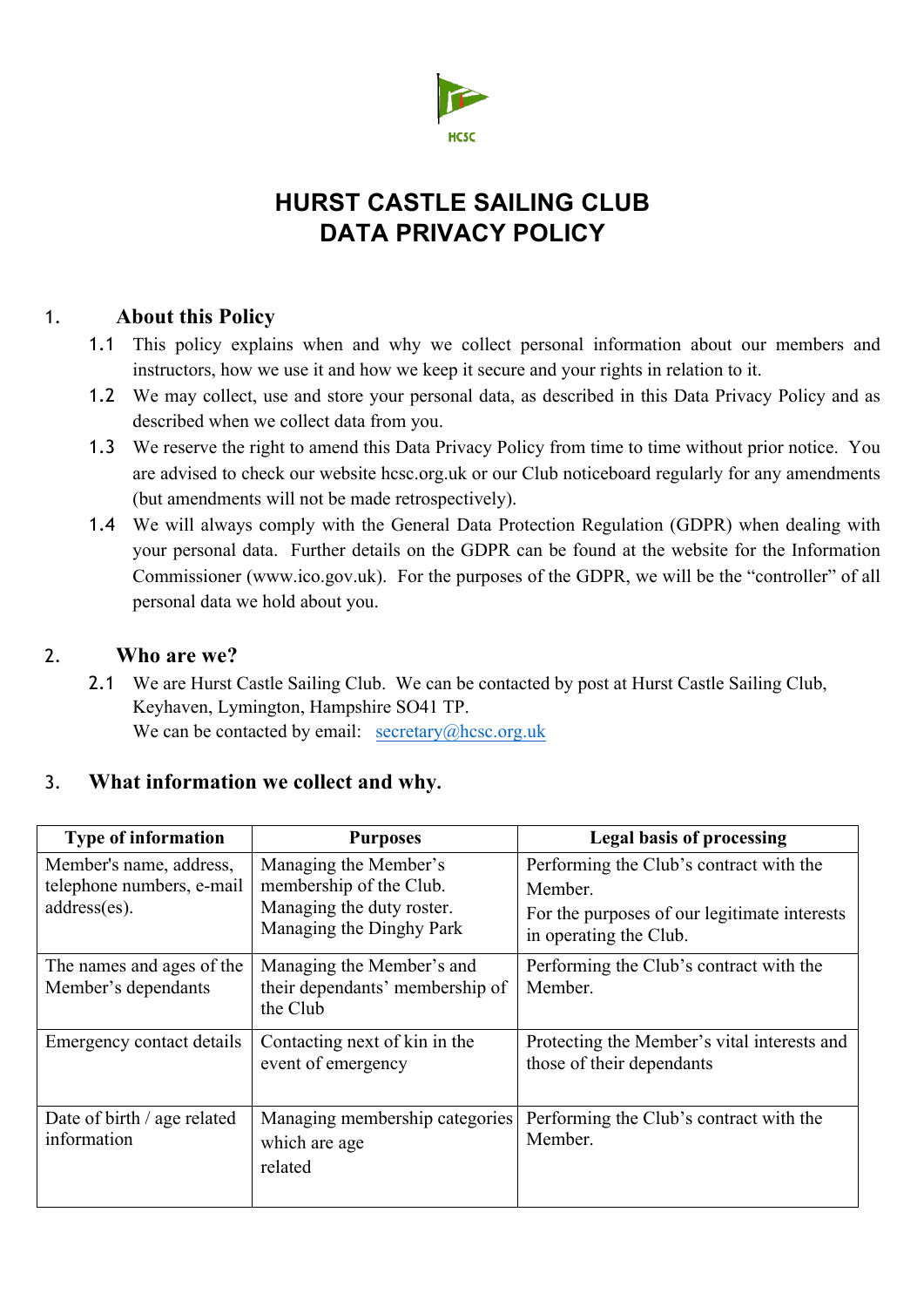| The Member's name, boat<br>name, boat type and sail<br>number                  | Managing race entries and race<br>results.                                                                                               | For the purposes of our legitimate interests<br>in holding races for the benefit of members<br>of the Club.                                                                                                                                                           |
|--------------------------------------------------------------------------------|------------------------------------------------------------------------------------------------------------------------------------------|-----------------------------------------------------------------------------------------------------------------------------------------------------------------------------------------------------------------------------------------------------------------------|
|                                                                                | Sharing race results with other<br>clubs, class associations, and the<br>RYA, and providing race results<br>to local and national media. | For the purposes of our legitimate interests<br>in promoting the Club.                                                                                                                                                                                                |
|                                                                                | Allocating dinghy park and rack<br>spaces.                                                                                               | For the purposes of our legitimate interests<br>in operating the Club                                                                                                                                                                                                 |
| Photos and videos of<br>Members and their boats                                | Putting on the Club's website<br>and social media pages and using<br>in press releases.                                                  | Consent. We will seek the Member's<br>consent on their membership application<br>form and the Member may withdraw their<br>consent at any time by contacting us by e-<br>mail or letter.                                                                              |
| The Member's name and<br>e-mail address                                        | For the purposes of contacting<br>the member about club business.                                                                        | Consent. We will seek the Member's<br>consent on their membership application<br>form. The Member may withdraw their<br>consent at any time by contacting us by e-<br>mail or letter to tell us that they no longer<br>wish us to store their details electronically. |
| Bank account details of<br>the Member or contractor<br>doing work for the Club | Making payments to Members or<br>contractors for the provision of<br>services, goods and equipment.                                      | Performing the Club's contract with the<br>Members or contractors.                                                                                                                                                                                                    |

### 4. **How we protect your personal data**

- 4.1 We will not transfer your personal data outside the European Economic Area without your consent.
- 4.2 We have implemented generally accepted standards of technology and operational security in order to protect personal data from loss, misuse, or unauthorised alteration or destruction.
- 4.3 Please note however that where you are transmitting information to us over the internet this can never be guaranteed to be 100% secure.
- 4.4 We will notify you promptly in the event of any breach of your personal data which might expose you to serious risk.

## 5. **Who else has access to the information you provide us?**

5.1 We will never sell your personal data. We will not share your personal data with any third parties without your prior consent (which you are free to withhold) except where required to do so by law or as set out in the table above in paragraph 3.